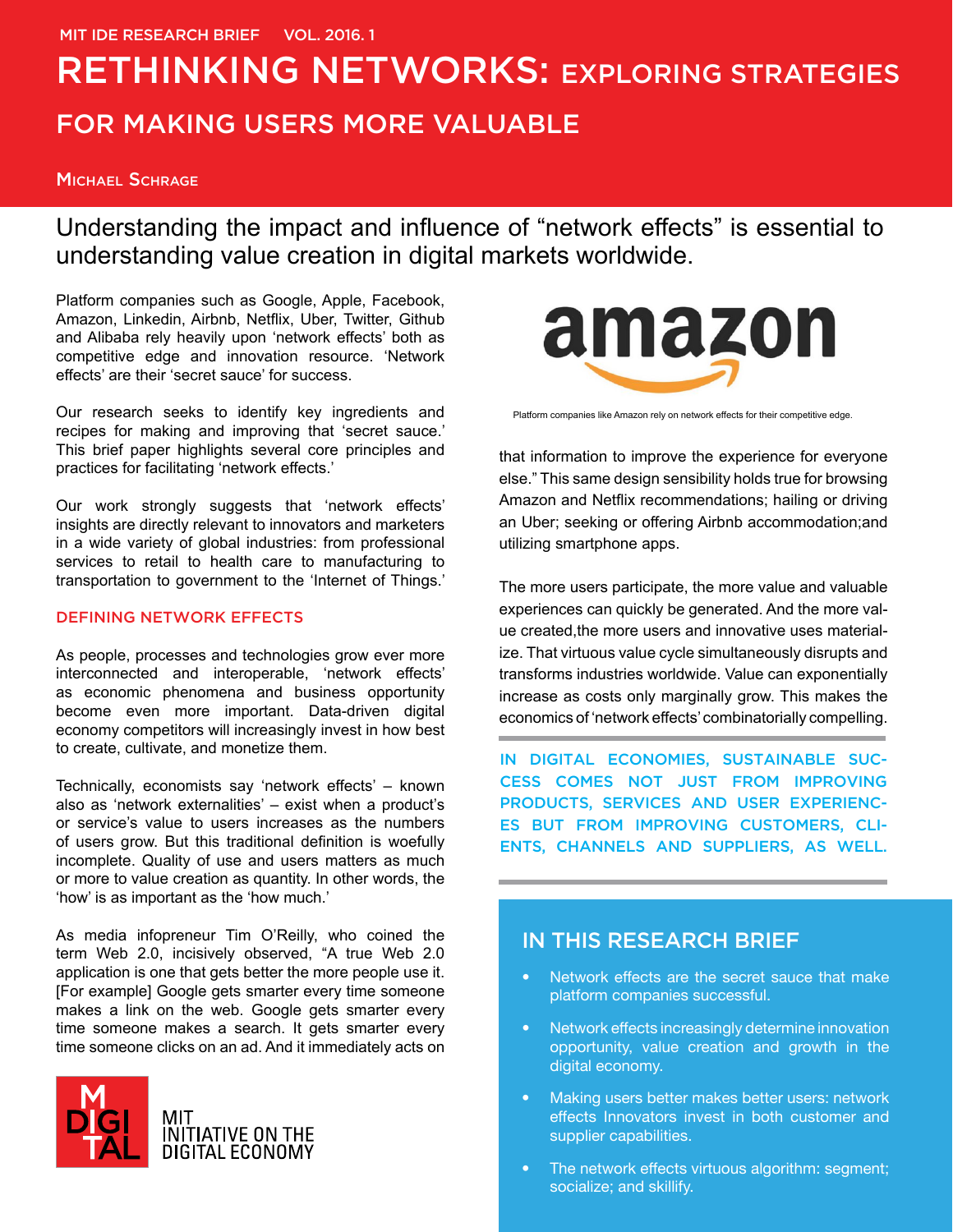MICHAEL SCHRAGE

#### FUELING INNOVATION AND VALUE CREATION

One clear but ironic enterprise implication? For all the discussion and debate around 'platforms,' empirical observation indicates the most valuable economic and business impact come from 'network effects.' The main mission of digital platforms may well be making 'network effects' possible. 'Platforms' arguably can be seen as means and media to a 'network effects' end. They should be managed accordingly.

Our preliminary work conjectures that 'network effects' not platforms offer the better and more pragmatic 'organizing principle' for innovation and value creation in the digital economy. Investments enabling healthy and wealthy portfolios of 'network effects' become mission critical to enterprise success.

The crucial economic insight: 'network effects' are 'assets'that turn users into assets. Enabling them empowers users to create new value. That value proposition has to be clear from the beginning. 'Network effects' thus become 'de facto' investments in the capital, competence,creativity and capabilities of their participant be they human or machine. (The 'Internet of Things' is arguably the next great 'network effects' marketplace.)

#### MAKING USERS BETTER MAKES BETTER USERS

'Network effects' don't merely create more value for more users, they rise to the challenge of making more users more valuable both to the enterprise and each other. Network effects are special because they make their contributors more valuable to everyone in and on the network.

Simply put, making users better makes better users. That 'network effects' investment philosophy also serves as an important design heuristic. What tools, techniques and technologies make users 'better'? How might datadriven advice or an innovative app make their network participation more productive? The answers to these questions both invite and encourage innovation.

"NETWORK EFFECTS CAN BE POWERFUL, BUT YOU'LL NEVER REAP THEM UNLESS YOUR PROD-UCT IS VALUABLE TO ITS VERY FIRST USERS WHEN THE NETWORK IS NECESSARILY SMALL. PARADOXICALLY, NETWORK EFFECTS BUSINESS-ES MUST START WITH ESPECIALLY SMALL MARKETS."



Network effects emerge from the API's, analytics, and apps that the enterprise offers.

This is as important for the supplier (developer) side as for customers and clients. Enabling 'network effects' on both sides of two-sided market's is central to this next stage of IT 'Innovation Transformation.'

For example, Uber drivers and iPhone app developersbenefit as much as Google searchers and LinkedIn job hunters from investments in improving their capabilities. The digital access, algorithms and analytics that enhance individual performance on a network simultaneously facilitate and accelerate 'network effects.'

#### ASSESSING ROI OF NETWORK EFFECTS

This fundamentally shifts strategic investment perspective. In digital economies, sustainable success comes not just from improving products, services and user experiences but from improving customers, clients, channels and suppliers, as well. This challenges marketing and innovation executives to explicitly address key questions about assessing returns on their 'network effects' investments:

- How do we make it easier for our users to participate and create 'connections' they see as valuable?
- How do we make it easier for ourselves to identify value from user participation, contributions, and links?
- How should we (re)organize ourselves to best harvest the value of 'network effects' to measurably boost the quality, opportunity, and 'user experiences' of our offerings?

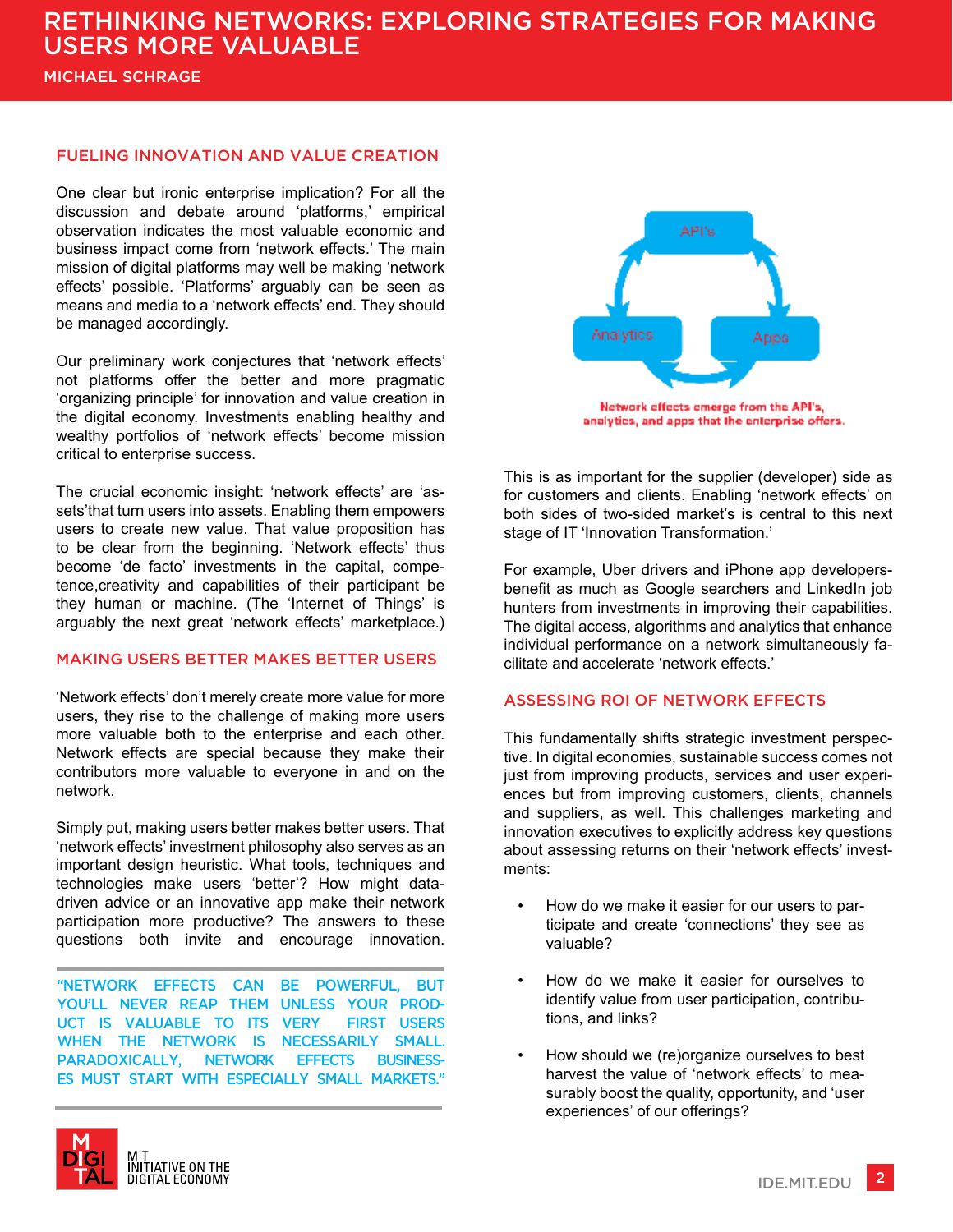MICHAEL SCHRAGE

No 'cookie cutter' methodologies or algorithms for answering these questions exist. But our work offers simple yet powerful research frameworks to effectively begin. The 'Triple-S' research framework, for example, has been successfully employed by organizations around the world seeking to usefully experiment with 'network effects.' It asks executives to deconstruct 'network effects' into three interrelated components: segmentation, socialization, and skillification.

#### **SEGMENTATION**

Organizations identify specific 'user segments' – within customers, channels, developers, suppliers, etc. – they deem particularly important or valuable. For example, the customers who make the most referrals; the suppliers who propose the most innovations; the channels that enjoy the most loyalty, etc. The '80/20 Pareto Principle' is a popular discriminator; i.e., which 20% of customers are the most profitable; which 20% of suppliers create the most problems, etc. In short, which users does the organization want to target,invest in and create 'network effects' around?



The Virtuous S-Cycle: The enterprise value proposition relies on segmentation, socialization, and skill-ification.

#### SOCIALIZATION

The number and power of social media platforms – inside the firewall and out – is impressive. Between Yammer, Chatter, Sharepoint, LinkedIn, Pinterest, Twitter, YouTube and Yelp, etc., users are spoilt for choice. Their abilities to communicate, coordinate, self-organize and share highbandwidthinformation continue to increase.



Different platforms evoke different relationships and results. For example, Sephora, the global French cosmetics company, found that its Pinterest community contributors spent roughly 10 times more on its products than Facebook followers.

The point is not that Pinterest is a superior promotional platform for cosmetics over Facebook but that different social media platforms likely facilitate different kinds of 'network effects.' Organizations not only need to define how they want users  $-$  and user communities  $-$  to share, they must decide how they want to measure their 'RONE' – Return on Network Effects.'

#### SKILLIFICATION

Skillification is about creating new capabilities in users and user communities. Sharing and editing imagery,for example, represents a capability that goes beyond sharing and editing text. Skillification means enhancing human capital.

Google, for example, found that its best and most satisfied customers used 'Google Analytics' well.Consequently, the company launched its first-ever global MOOC in 2014 to teach Google Analytics. Making users better, makes better users. Other companies use YoutTube videos to train users or offer apps to build valuable new user capabilities. New capabilities create new opportunities for complementing and/or supplementing existing 'network effects.'

#### THE POWER OF THREE

The deliberate interdependencies between these three themes is central to the framework's effectiveness. [See S-Cycle graphic.] Explicitly linking Skillification to Socialization to Segmentation provides a potent method for enabling network effects to examine network effects. Managing them each independently or functionally is a recipe for failure.

To wit, 'segmenting' users makes it easier to encourage 'socializing' between them and targeting 'skill-ification' offers for their real and anticipated needs. 'Socializing' users allows organizations to identify relevant 'segments' to serve and/or 'skillify,' as desired. 'Skill-ification' offers encourage users to 'self-segment' and 'socialize' advice and comment around the proffered apps and capabilities.